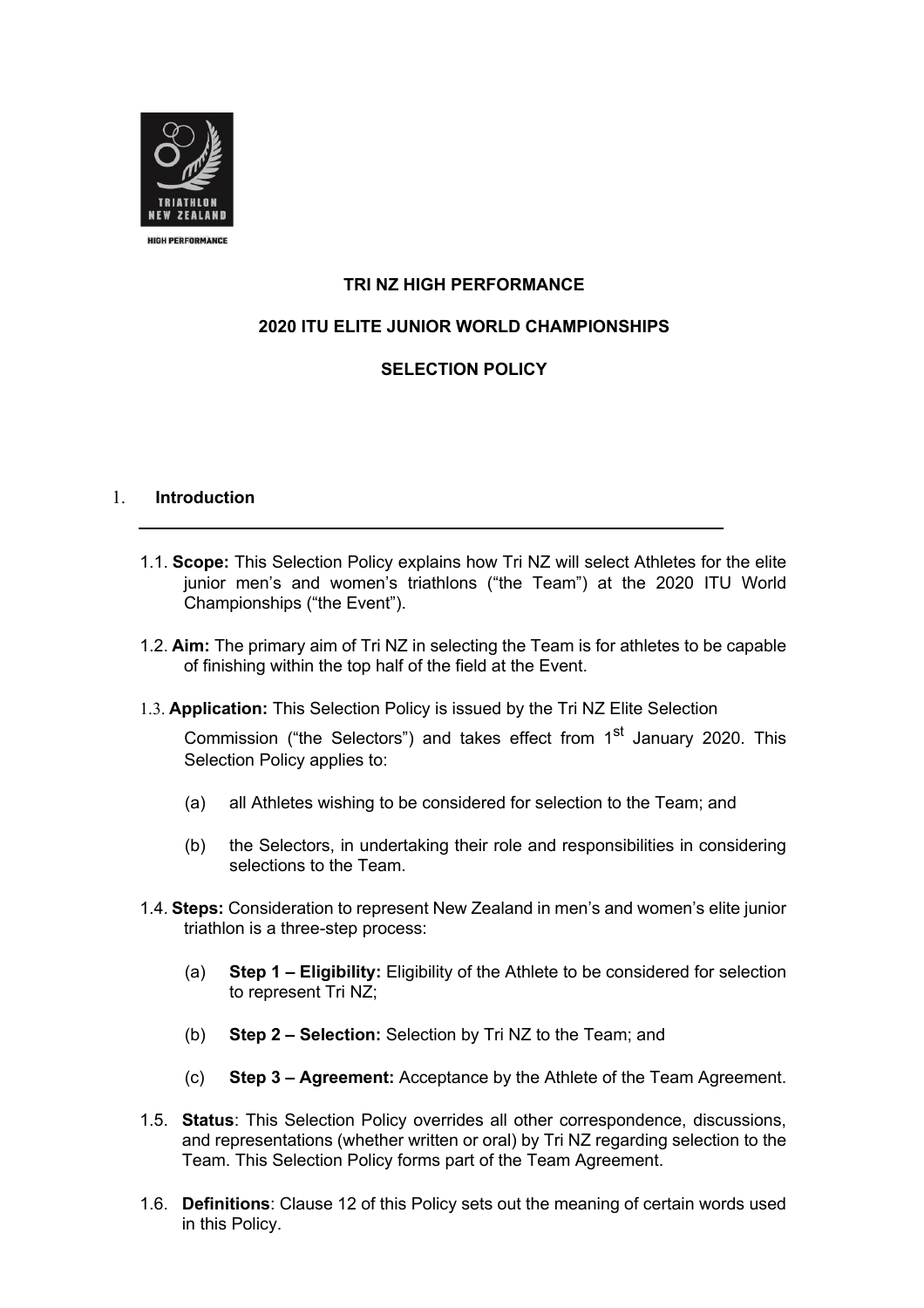## 2. **Qualification of Quota Places**

- 2.1. **Qualification Criteria:** New Zealand must qualify quota places in the Event in accordance with the ITU Rules. The securing of a quota place in the Event by an Athlete (whether or not they are an Eligible Athlete) does not guarantee that the Athlete will be selected to compete in the Event.
- 2.2. **Number of Quota Places:** Quota places are subject to New Zealand earning quota spots through top 5 placings at the 2020 OTU Elite Junior Triathlon Championships, up to a maximum of 3 men's and 3 women's places. Tri NZ may approach the ITU for invitations additional to the places described above. This will be at the sole discretion of the Selectors to enhance the achievement of the Aim of this Policy, and confirmation of such places is unlikely to be known at the time of selection.
- 2.3. **Reserves:** At the time of selection, Tri NZ may or may not consider the selection of reserves. In either case, should reserves be needed prior to the Event, their selection will be considered consistent with the entirety of this Policy.
- 2.4. **No Obligation:** Tri NZ is not obliged to select the maximum number of Athletes permitted under the ITU Rules to fill the quota places available.

## 3. **Step One – Eligibility for Selection**

- 3.1. **Eligibility:** The Selectors may only consider an Athlete for selection who is an Eligible Athlete as at the Selection Date. An Athlete will only be an Eligible Athlete if the Athlete:
	- (a) is a member of Good Standing of Tri NZ; and
	- (b) meets the eligibility requirements of Triathlon New Zealand's ITU Eligibility and the ITU Rules for the Event; and
	- (c) has demonstrated to the satisfaction of the Selectors they are not suffering any physical or mental impairment that would prevent them from competing in the Event to the best of their ability; and
	- (d) Has completed an Athlete Nomination form by the 14 February 2020; and
	- (e) has in the view of the Selectors not acted in such a manner so as to bring the Athlete, the sport, Tri NZ or the ITU into public disrepute; and
	- (f) to Tri NZ's knowledge, has not used or administered any substance which, if it had been detected as being present in the Athlete's body tissue or fluids, would have constituted doping, or used any prohibited method or committed any other doping offence as defined in Tri NZ's, ITU's or WADA's regulations.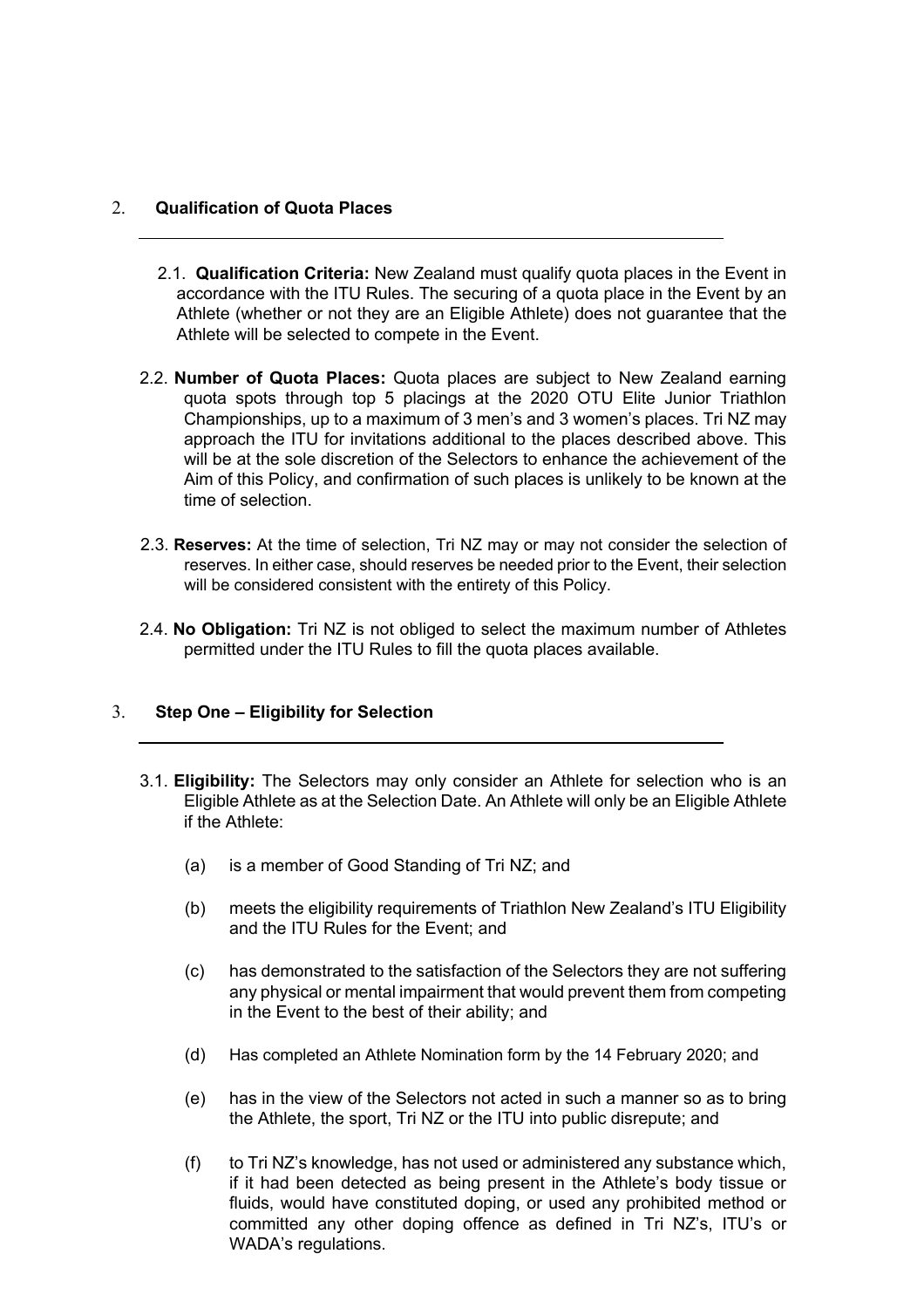3.2. **No Selection:** If an Athlete does not meet all of the eligibility requirements specified in clause 3.1 by the Selection Date, the Athlete cannot be considered by Tri NZ for selection to the Team, unless there are exceptional reasons agreed by the Selectors.

### 4. **Step 2 - Selection by Tri NZ**

- 4.1. **Selection**: Tri NZ will decide if it will select Athletes to the Team, and if it does, it will do so by the Selection Dates.
- 4.2. **Selection Dates**: The Selection Dates are as follows:
	- (a) 8 April 2020:
	- 4.3. **Selectors**: The Selectors shall decide on the Athletes to be selected in accordance with the process set out in the Selectors' Terms of Reference.
- 4.4. **Selection Criteria and Factors:** In deciding on the Athletes to select, the Selectors, must:
	- (a) apply the Selection Criteria in clause 5;
	- (b) consider any Extenuating Circumstances in accordance with clause 6;
	- (c) consider any Other Factors in accordance with clause 7; and
	- (d) in all other respects, comply with this Selection Policy.

## 5. **Selection Criteria**

- 5.1. **Selection Criteria:** For the men's and women's Teams, athletes will be considered for selection:
	- (a) On performance in the 2020 OTU Junior Championships (New Plymouth Junior Oceania Championship March 28<sup>th</sup> 2020); also
	- (b) then should there still be places remaining on the discretion of the Elite Selection Commission.
- 5.2. Evidence of clause 5.1(a) is as follows,
	- (a) The first placed eligible male and female athletes providing they finish within 3% (male) and 3% (female) of the overall race winner;
- 5.3. Evidence of clause 5.1(b) is as follows, in the following order until all places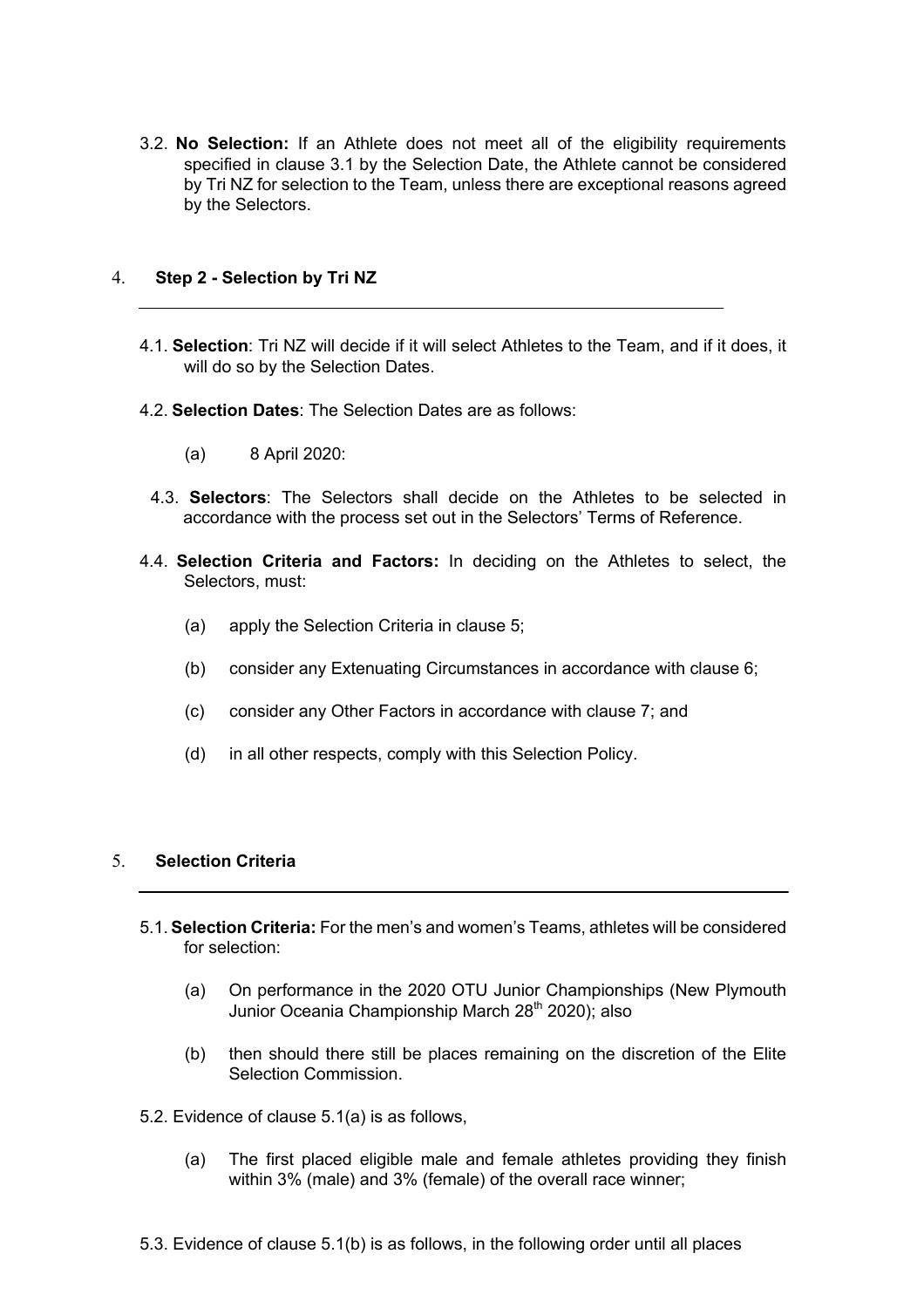(including any reserves) have been allocated:

- a) Remaining positions, if applicable, will be at the selectors discretion, based on performances at the 2020 OTU Junior Championships in New Plymouth on March 28<sup>th</sup> 2020 and Devonport OTU Junior Sprint Championships on 29<sup>th</sup> February 2020.
- 5.4. **Tied Athletes**: If in the Selection Criteria in clause 5.3 above, there are more Athletes who meet the criteria than quota places available, selection will be decided by the Selectors having regard to one or more of the following factors:
	- (a) the Athletes' comparative performances in the specified events;
	- (b) developing the potential of an Athlete for the High Performance Programme;
	- (c) an Athlete's attendance, attitude, and conduct at past competitions, training sessions, training camps, trials and other events; and
	- (d) any other information the Selectors consider relevant.

## 6. **Extenuating Circumstances**

- 6.1. **Application:** The Selectors may, in their sole discretion, consider and place weight upon any Extenuating Circumstances when considering an Athlete for selection under this Selection Policy.
- 6.2. **Notification:** An Athlete who wishes the Selectors to take Extenuating Circumstances into account in considering that Athlete's potential selection, must advise the Chair of Selectors of the specific Extenuating Circumstances in writing, with as much advance notice as possible, and:
	- (a) if the Extenuating Circumstances prevent an Athlete from competing or performing in a race, then ideally 7 days and no later than 2 hours prior to the relevant race;
	- (b) if the Extenuating Circumstances occur during a race then as soon as practicable but in no event later than 24 hours after of the completion of the race;
	- (c) if the Extenuating Circumstances occur at any other time, then as soon as practicable after it occurs.
- 6.3. **Where no Notification:** If the Chair of Selectors is not notified of any Extenuating Circumstances in accordance with clause 6.2, then the Selectors may choose not to consider such circumstances.
- 6.4. **Injury/Illness:** If the Extenuating Circumstances are injury or illness, Athletes may be required by the Selectors to provide a medical certificate and/or to undergo an examination by a health practitioner(s) nominated by the Selectors, and to provide that opinion and/or report to the Selectors. Any failure to agree to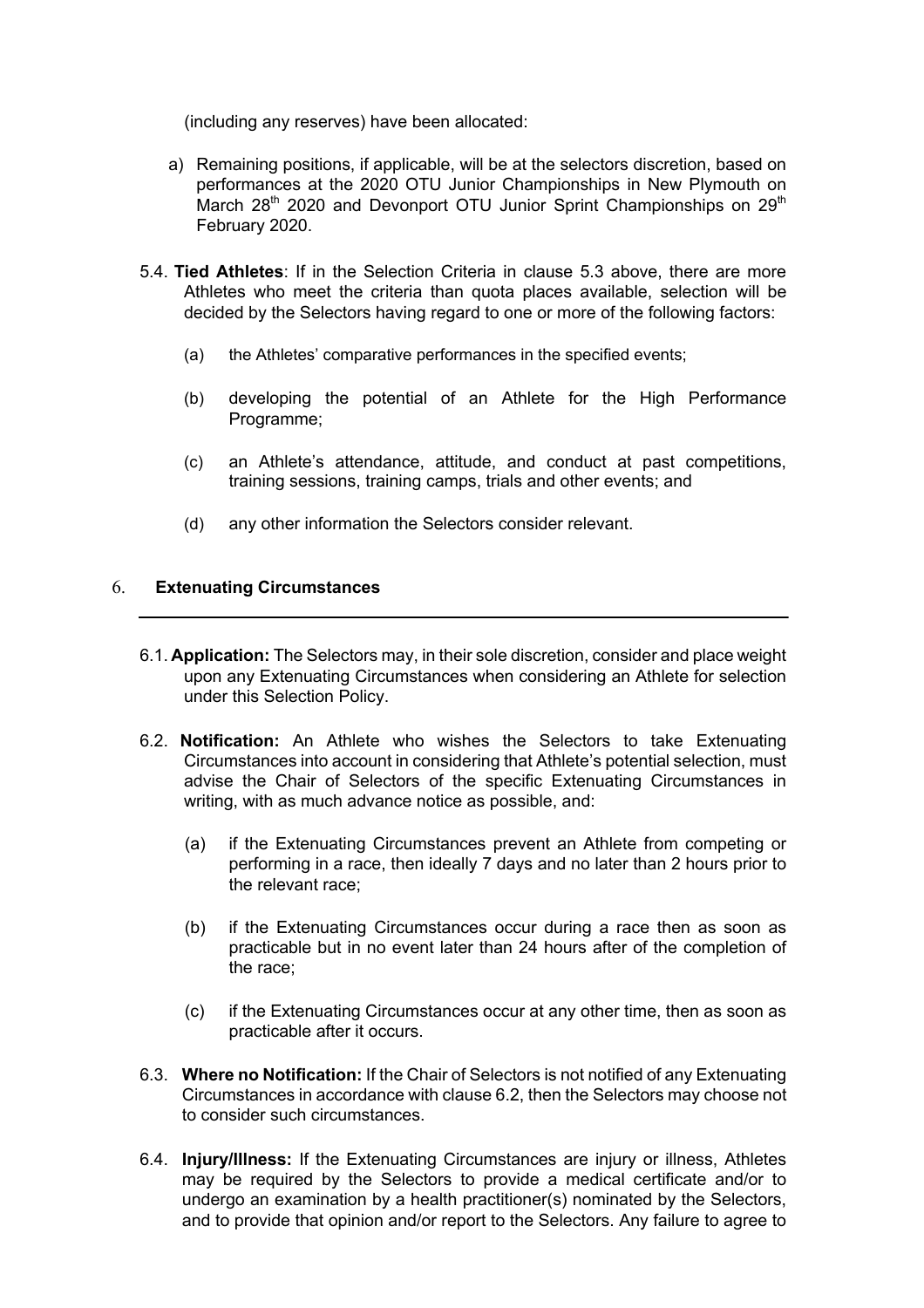such a request may result in the Selectors being unable to consider the injury or illness as an Extenuating Circumstance.

6.5. **Verification:** If the Extenuating Circumstances are circumstances other than injury or illness, the Selectors may request evidence to verify the existence and details of the Extenuating Circumstances.

## 7. **Other Factors**

- 7.1. **Demonstration:** In considering any Athlete for selection, the Selectors must, in their sole discretion, be satisfied that each Athlete has demonstrated:
	- (a) the commitment to maintain an appropriate level of fitness, training and competition to compete in the Event to the best of their ability; and
	- (b) a strong team ethic, including, a commitment to attend relevant Tri NZ training camps, to promote Tri NZ in a positive manner, and to uphold Tri NZ team agreements.
- 7.2. **Opportunity to be Heard:** If the Selectors consider that an Athlete, who they are considering for selection, has not or may not have demonstrated the requirements in clause 7.1, the Selectors shall, prior to any selection:
	- (a) inform the Athlete of the specific requirement in clause 7.1 which the Selectors consider has or may not have been demonstrated;
	- (b) give the Athlete an opportunity to respond, including an opportunity to provide evidence demonstrating they have satisfied the requirements.
- 7.3. **Actions:** If, having received and considered the Athlete's response in clause 7.2(b), the Selectors consider the specific requirement has not, in their discretion, been met or a satisfactory response given, the Selectors may:
	- (a) decide not to select that Athlete;
	- (b) require the Athlete to take specific steps to satisfy the requirements before the Selection Date;
	- (c) select the Athlete but with conditions relating to that requirement; or,
	- (d) select the Athlete.

#### 8. **Step 3 - Process & Agreement of Selection**

- 8.1. **Notification**: All Eligible Athletes with reasonable consideration for selection will be informed by Tri NZ whether or not they have been selected to the Team.
- 8.2. **Requirements:** Every Selected Athlete must: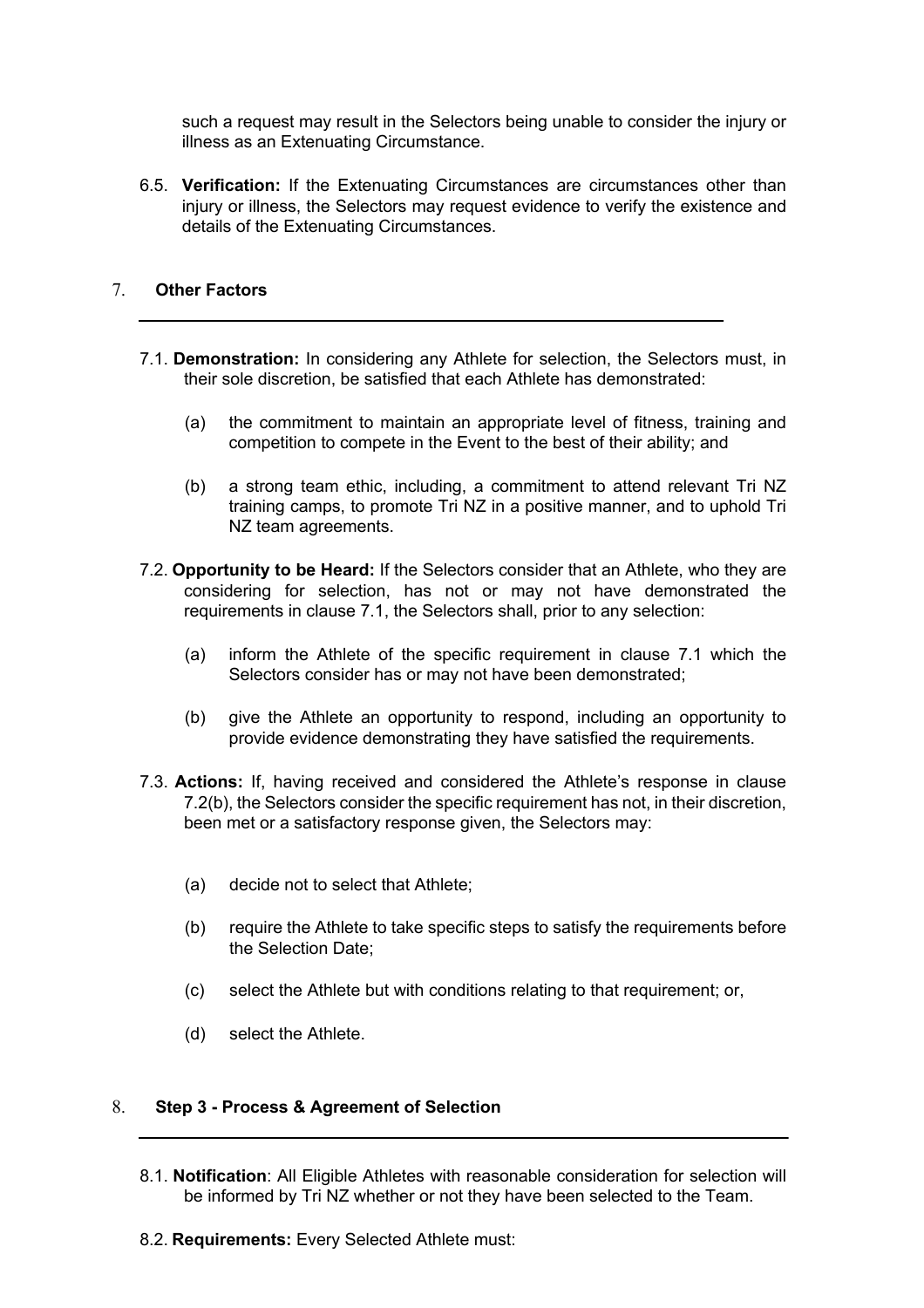- (a) Complete the Athlete Nomination Form and submit to Tri NZ by  $14<sup>th</sup>$ February 2020;
- (b) return a completed Athlete Agreement to the Tri NZ within 7 days of being notified of their selection;
- (c) maintain an appropriate level of fitness, training and competition as determined by the Tri NZ ;
- (d) fully participate in any Team training camps or designated competitions as directed by the Tri NZ;
- (e) keep the Selectors appraised of their fitness . Ordinarily this will include race results and/or training data provided on a monthly basis;
- (f) immediately inform the Tri NZ of any illness or injury that could impact on the Athlete's capability to compete to the best of their ability, on the understanding that the Tri NZ Chief Medical Officer will inform the Selectors of any fitness concern while upholding confidentiality; and
- (g) comply with their obligations to Tri NZ.
- 8.3. **Conditions:** Tri NZ may select an Athlete, subject to conditions. For example, conditions of selection may include those noted below or any other conditions specified by the Selectors:
	- (a) recovery from injury to the satisfaction of the Selectors, after consultation with Tri NZ, by a specified date:
	- (b) qualification of a quota place for the Event under the ITU Rules system by a specified date; and/or
	- (c) meeting a specified performance or testing requirement.
- 8.4. **Satisfying Conditions:** If selection of an Athlete is conditional, the specified conditions must be met to the satisfaction of the Selectors before that Athlete's selection is made unconditional. If they are not met, then the Athlete will immediately cease to be a Selected Athlete.
- 8.5. **Replacement Athlete:** If prior to the Selection Date, a Selected Athlete does not satisfy a requirement of their selection, the Selectors may, in their sole discretion, select another Athlete in accordance with this Selection Criteria.
- 8.6. **Announcement of the NZ Team:** Tri NZ shall, within reasonable time of the Selection Date, publicly announce the Team.

### 9. **Appeals**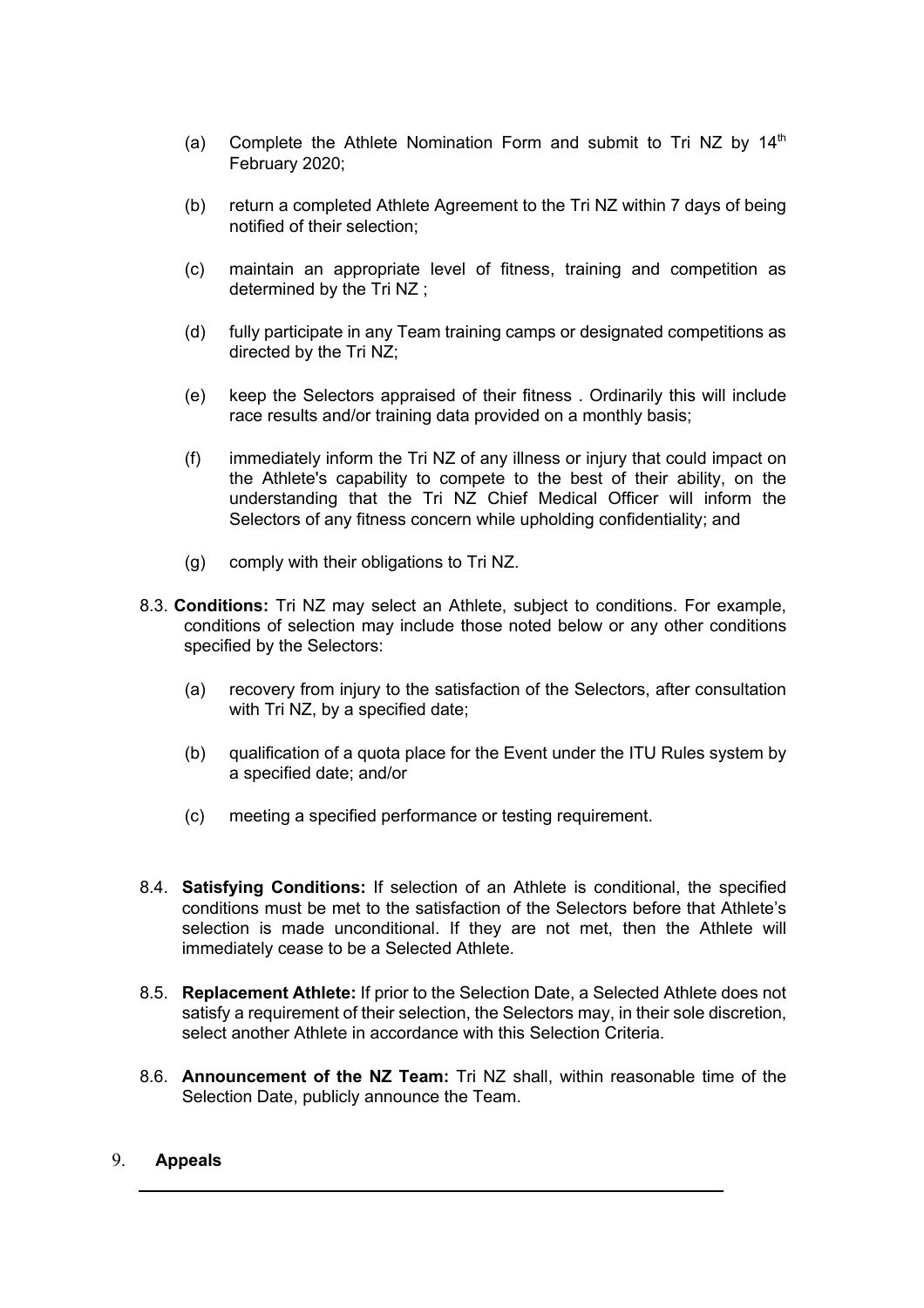9.1. **Non-Selection Appeal:** An Athlete may appeal to Tri NZ against their nonselection in accordance with the Tri NZ Selection Appeals Policy.

#### 10. **Inconsistencies**

- 10.1. **Inconsistency:** In the event there is any inconsistency between this Selection Policy and any other policy or agreement, this Policy shall prevail.
- 10.2. **Higher Standard:** If this Selection Policy imposes a higher qualification standard or a lesser number of participants than stated by the rules of the Event, this shall not be regarded as an inconsistency.

#### 11. **Amendments to this Selection Policy**

- 11.1. **Amendment:** This Selection Policy may be amended from time to time by the Tri NZ Elite Selection Commission, provided the prior approval of the Tri NZ Board has been obtained.
- 11.2. **Notice:** Tri NZ will give as much notice as possible of any amendment to this Selection Policy to persons it considers may be affected by any such amendment.

#### 12. **Definitions**

In this Selection Policy the following definitions apply:

- 12.1. **Athlete** means a person seeking selection in the Event Team, and other than in clauses 1.3(a), 2 and 3, means an Eligible Athlete, unless stated otherwise.
- 12.2. **Athlete Application** form means the form athletes are required to fill out for consideration for selection
- 12.3. **Athlete Agreement** means the agreement that must be completed by any Selected Athlete wishing to take their place on the Team.
- 12.4. **DFSNZ** means Drug Free Sport New Zealand.
- 12.5. **Eligible Athlete** means an Athlete who meets the eligibility requirements in clause 3, unless specified otherwise.
- 12.6. **Event** means the elite junior men's triathlon and the elite junior women's triathlon at the 2020 ITU World Championships, unless specified otherwise.